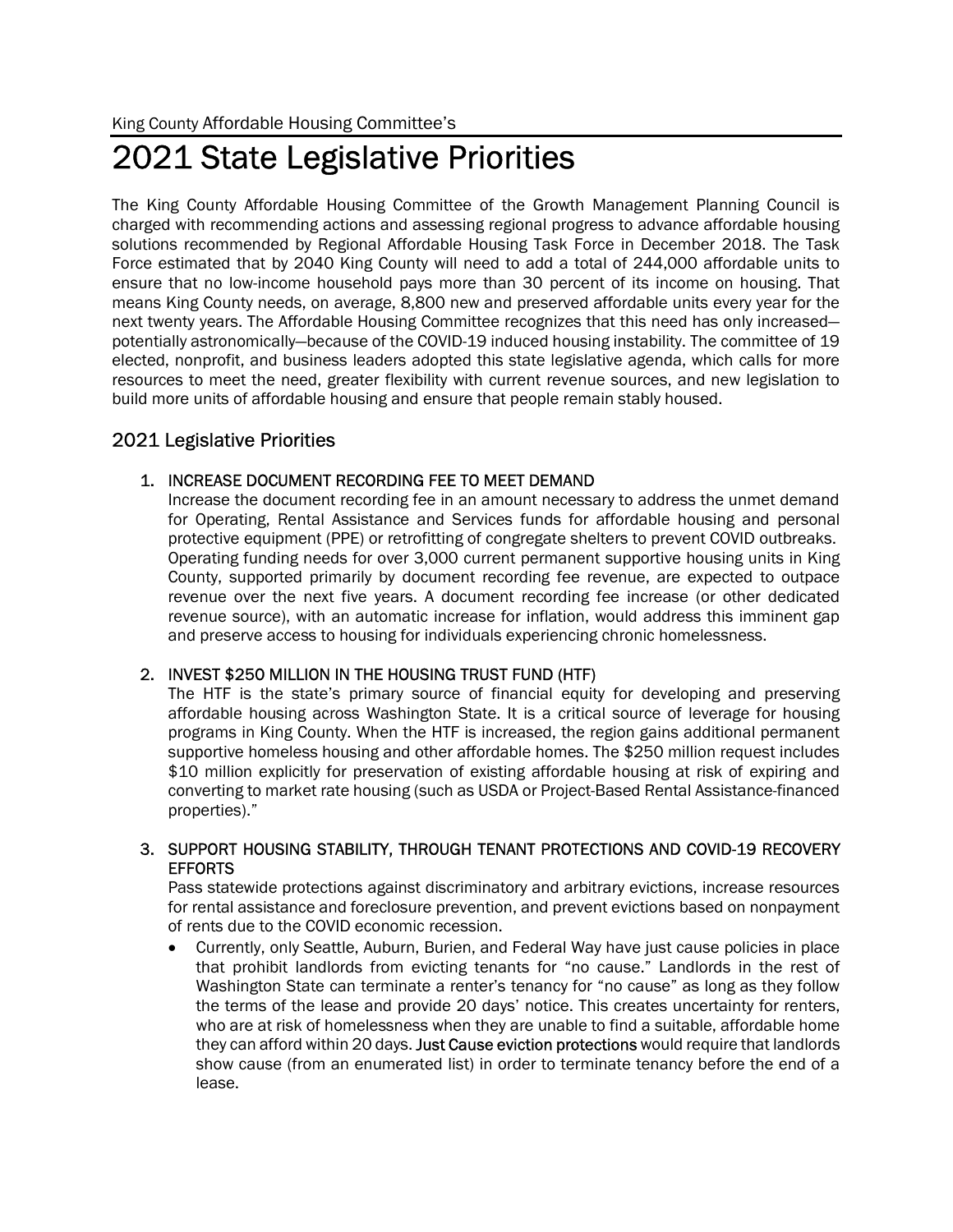- Respond to increased housing instability caused by the COVID-19 pandemic through resources for rental assistance and foreclosure prevention and by enacting reasonable protections for tenants impacted by COVID-19 following the expiration of the eviction moratorium. Increase funding for foreclosure counselors and extend the Foreclosure Fairness Act to small landlords.
- Manufactured housing communities provide a unique type of affordable housing that is challenging to replace when lost. Support efforts to preserve manufactured housing communities. When preservation is not feasible, support manufactured homeowners and tenants through updated manufactured home (mobile home) relocation reimbursements and notice requirements. Make it easier for manufactured home park tenants to maintain housing stability by increasing both the amount of relocation assistance and tenant notice protections, particularly for park closures, to better reflect market realities.
- Pass the Housing Justice Act to ban discrimination against renters based on a prior criminal record (SB 6490/HB 2878 from 2020).

#### 4. MAKE EXISTING REVENUE SOURCES MORE RESPONSIVE TO LOCAL NEEDS

The King County Affordable Housing Committee estimates it will cost approximately \$20 billion to construct or preserve, operate, and service 44,000 homes affordable at 0-50% Area Median Income (AMI) between 2019 and 2024 in order to make significant progress toward the region's goal to ensure that no household pays more than 30% of its income on housing by 2044.

Greater flexibility is needed in two current revenue options to ensure the King County region has a diverse stock of affordable homes and serves people experiencing homelessness and at-risk of homelessness:

- Allow the councilmanic 0.1% sales tax option (RCW 82.14.530) to be used for property acquisition (not just construction) to support a speedy response to chronic homelessness and affordable housing needs.
- Update the allowable populations for lodging taxes and affordable housing/ behavioral health sales taxes to more effectively meet local housing needs:
	- o Remove the 30% AMI floor on housing related lodging tax revenue expenditures;
	- o Permit lodging tax funds to support capital for youth service space;
	- $\circ$  Clarify that affordable housing sales tax funding can support housing for homeless single adults; and
	- $\circ$  Allow affordable housing sales tax funding to support existing units of affordable housing, not just new ones.

#### 5. MAINTAIN FUNDING FOR ABD/HEN PARTICIPANTS

The Housing & Essential Needs (HEN) and Aged, Blind, and Disabled (ABD) programs help provide housing stability for people with disabilities and those experiencing homelessness. A much-needed increase to HEN occurred in 2020. For 2021-22, the Commerce Department proposed cutting back HEN funding to 2017-19 levels. This proposal would reduce funding in King County by an estimated \$8 million and eliminate services for approximately 640 residents. Washington State must maintain these critical supports at 2020 levels.

#### 6. Update the Washington Growth Management Act (GMA) to better meet housing need

Update the Washington GMA to advance affordable housing solutions in jurisdictions throughout Washington State through the comprehensive planning process. Updates specifically related to affordable housing include changes that would require jurisdictions planning under the GMA to: